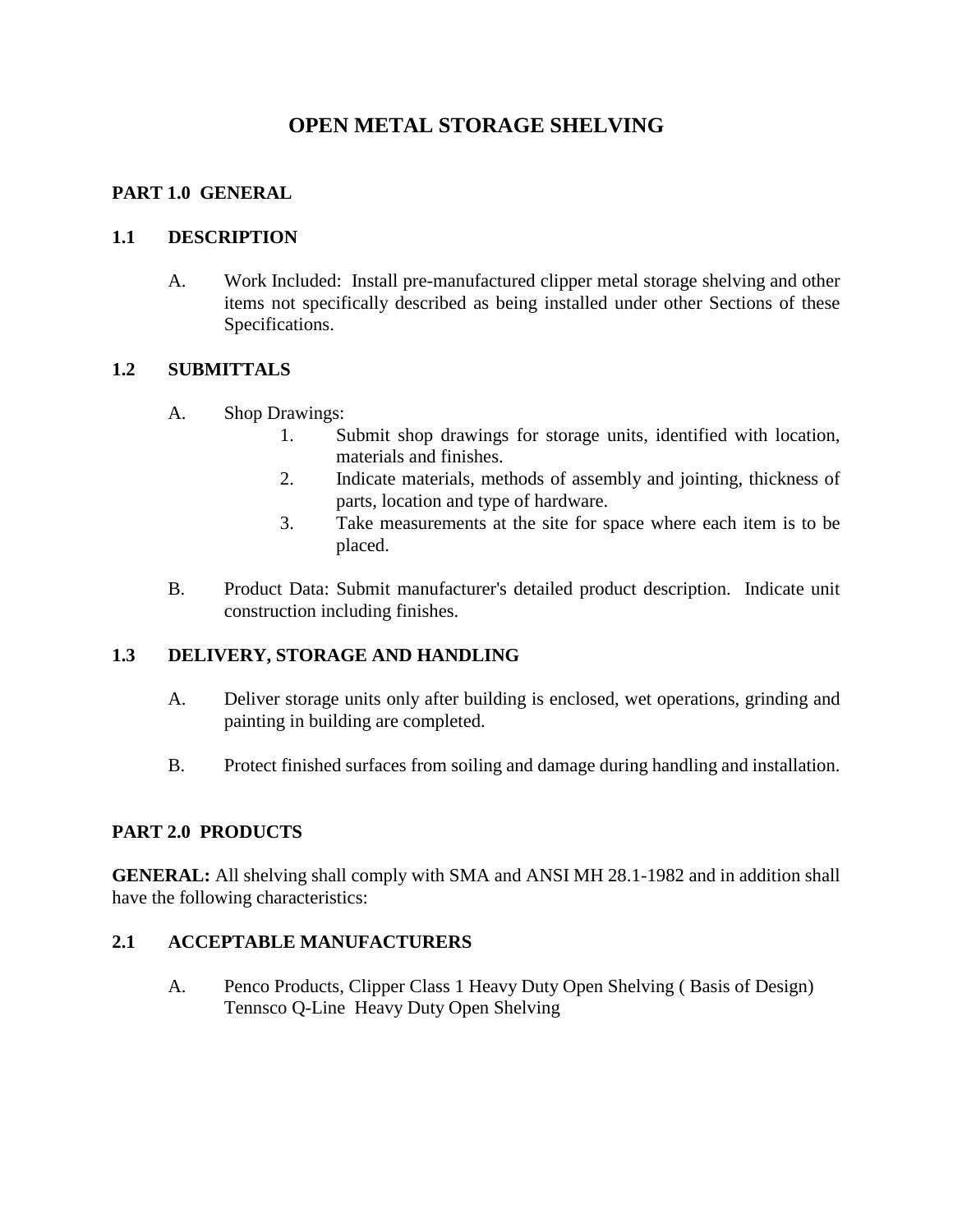# **2.2 MATERIALS AND COMPONENTS**

- A. **POSTS**  All posts shall be punched for clip or nut and bolt construction. Shelves and accessories are to be vertically adjustable on 1" centers. Side sway braces or side panels to be attached to the side flange of the post. Bolts, nuts, and sway braces or panels shall not obstruct the full adjustability of the shelves.
	- 1. **OFFSET ANGLE-** 14 gauge offset angle post shall be roll formed and have overall dimensions of 1-1/8" wide x 2-1/2" deep. The rear flange shall be punched to accept sway braces or backs, the side flange shall be punched to accept side sway braces or side panels.
	- 2. **BOX POST-** 14 gauge box post to be roll formed and have overall dimensions of 3/4" wide x 2-7/16" deep. Box post to be flush within 1/4" of the face of the shelves when assembled.
		- 3. Posts to be 87" high
- A. **SHELVES: CLIPPER HI-PERFORMANCE BOX -FORMED:** Class 1 Heavy Duty 20 gauge shelves , manufactured from cold rolled steel. Shelves have 1-1/4" face on all four sides. Front and rear faces have four 90\_ bends providing a 3/4" x 1- 1/4" high tubular shape with an 11/16" wide flange seated against the underside of the shelf.
	- 1. Seven (7) shelves per section
- B. **CLIPPER SHELF CLIP:** One piece 14 gauge rugged compression type to insert into either box or offset angle posts to form a positive four point connection. Clips shall have two claw-like hooks to seat firmly into post slots and two tabs at bottom to seat into post holes for a tight friction connection. All clips for all posts and shelves to be the same. Design shall offer a pre-clipping feature to simplify erection. Finish: zinc plated. All shelves are to have four independently adjustable clips.
- C. **SWAY BRACES:** To be 12 gauge x 3/4" steel punched at each end for bolting to posts and at the center for strength and ease of assembly
- D. **BASE STRIP:** (Option for open shelving) Shall be 18 gauge steel attached to face of shelf with bolts and nuts to close space between the bottom of the shelf and the floor
- D. **FINISH:** All painted parts shall be selected from a minimum of four standard colors. Materials shall be cleaned and phosphatized in a multi-stage process, dried in a 400 degrees oven and electrostatically spray painted with a high grade enamel and baked on at 360 degrees (site finish is not acceptable)
	- 1. Color gray

# **2.3 FABRICATION**

A. Manufacture shelving in sizes as necessary to fit wall-to-wall as indicated on the drawings. Gaps in excess of 2" are not acceptable.